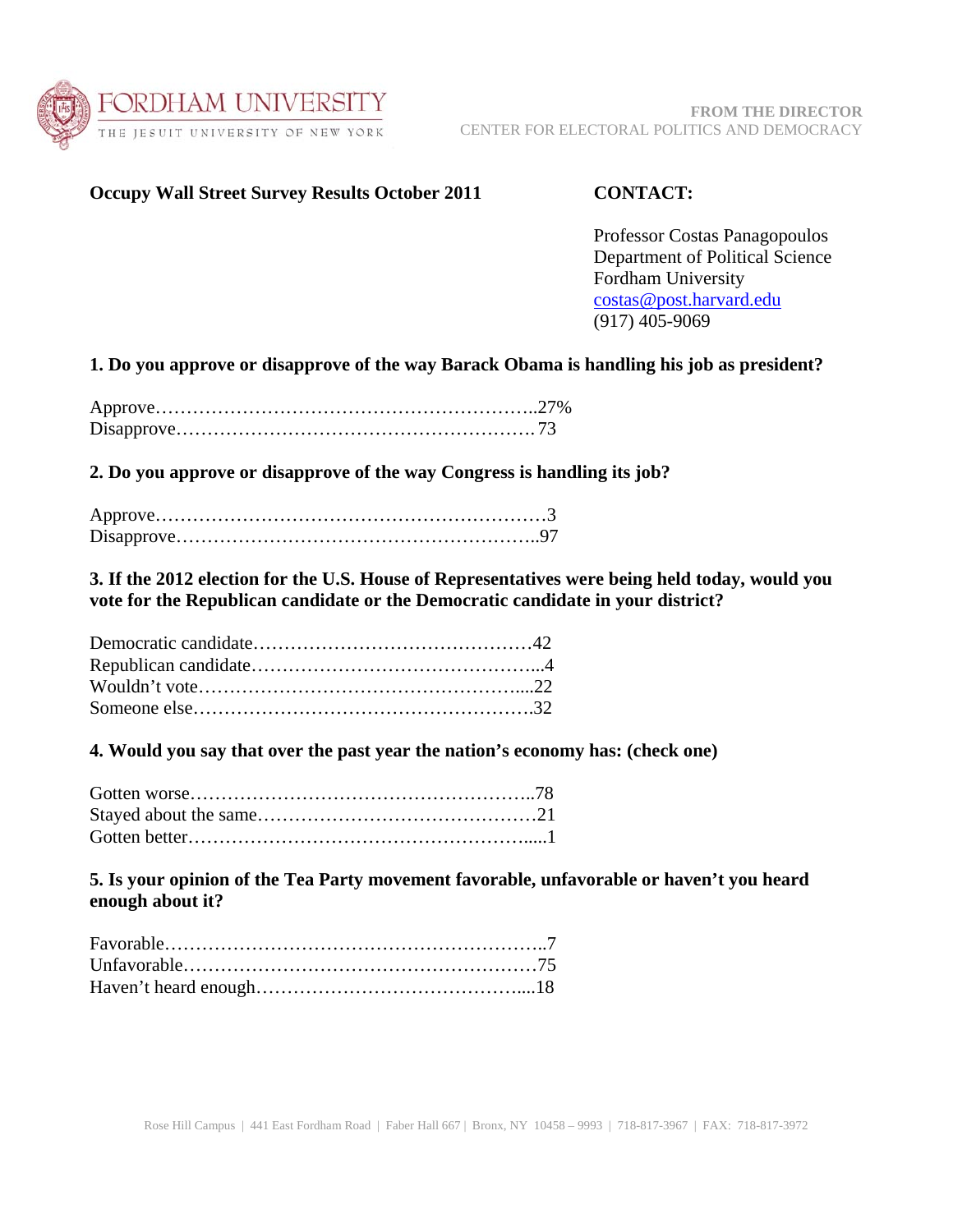## **6. How likely do you think it is that this protest will change the views of politicians in the Democratic Party?**

# **7. How likely do you think it is that this protest will change the views of politicians in the Republican Party?**

# **8. Generally speaking, which of the following political parties do you identify with most closely? (check one)**

## **9. Who did you vote for in November 2008?**

## **10. How much of the time do you think you can trust the government in Washington to do what is right?**

## **11. Are you or anyone in your family a member of a union?**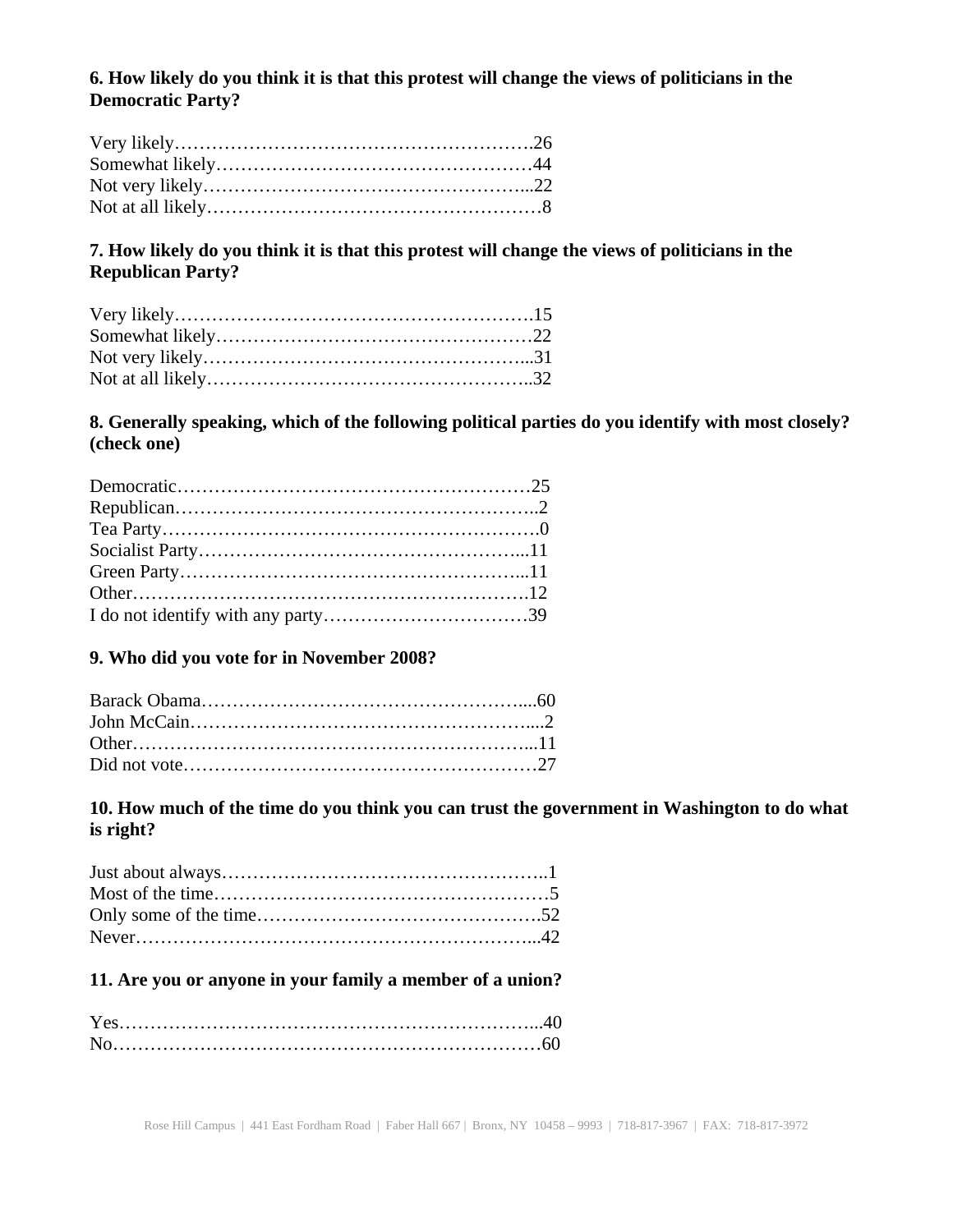### **12. At the end of the Republican nomination contest, whom do you want to be the Republican nominee for President?**

**13. What do you think is the most important problem facing this country today? (check ONLY one)** 

## **14. Thinking ahead to the election in November 2012, who do you plan to vote for president? (check one)**

### **15. What is your employment status (check one)**

# **16. Your gender (check one)**